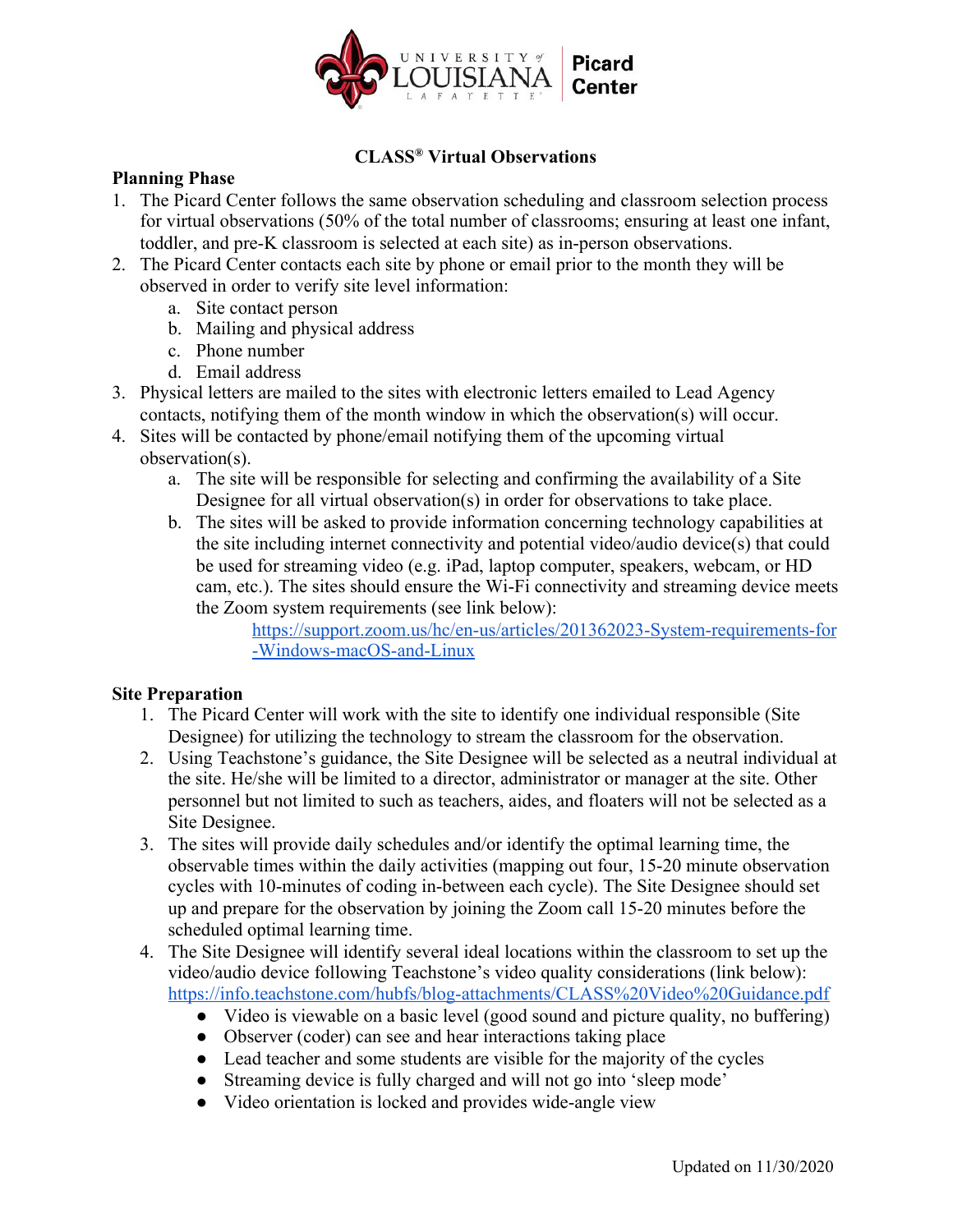

- 'Do Not Disturb' mode is selected if applicable to minimize disruptions
- Be aware of the placement of the capture device away from noisy heaters/air conditioners, loud musical devices, sinks, etc.
- 5. (Optional) The Site Designee can obtain consent forms from all child or adult participants for their records [see appendix].

### **Video Capture and Streaming Guidance**

- 1. The Site Designee will follow the third-party protocols for selecting the activities/format to observe including all activities in the classroom such as morning routine, small-group, whole-group and free choice/centers.
- 2. The following activities, pull-outs, and specials will not be observed:
	- Physical Education, Music, Computer, Library, Art,
	- Cafeteria-based meals,
	- Toileting in pre-K classrooms where the whole group visits the restroom,

Outdoor recess is not included in pre-K observations but is included in infant and toddler observations. However, if pre-K teachers are leading instructional or interactional activities outside, these interactions can be observed.

- 3. The Site Designee will choose the best location for the camera during each cycle. Under some circumstances, the Site Designee will move around the classroom with the camera to capture the interactions between the teacher and children or peer interactions.
- 4. The Site Designee will use the following guidance for different activities/formats:
	- a. For the whole-group format, the Site Designee will place the camera in the pre-selected location to capture the best angle and sound of teacher(s) and children.
	- b. For center and individual activities/formats, the Site Designee will move around the room to capture teacher-child(ren) or peer interactions, while also following site health and safety protocols for social distancing. The Site Designee will use Teachstone's guidelines and capture interactions where the majority of the children are interacting with the teacher. If multiple teachers are interacting with children, the Site Designee will move around to capture most of the interactions in the classroom.
		- i. For example, if there are two teachers interacting with children during center time, the Site Designee will spend 10 minutes capturing the lead teacher and 10 minutes capturing the second teacher.
	- c. For small group format, the Site Designee will capture an equal amount of time with each group during the observation cycle. The Site Designee will either use a preselected location in the classroom for each of the small groups or move around the classroom to capture each group.
	- d. For transitions during the cycle, the Site Designee will move around the classroom and capture the interactions.
- 5. During the observation cycle, the Site Designee will ensure that the camera is focused on the interactions and no visual obstructions occur.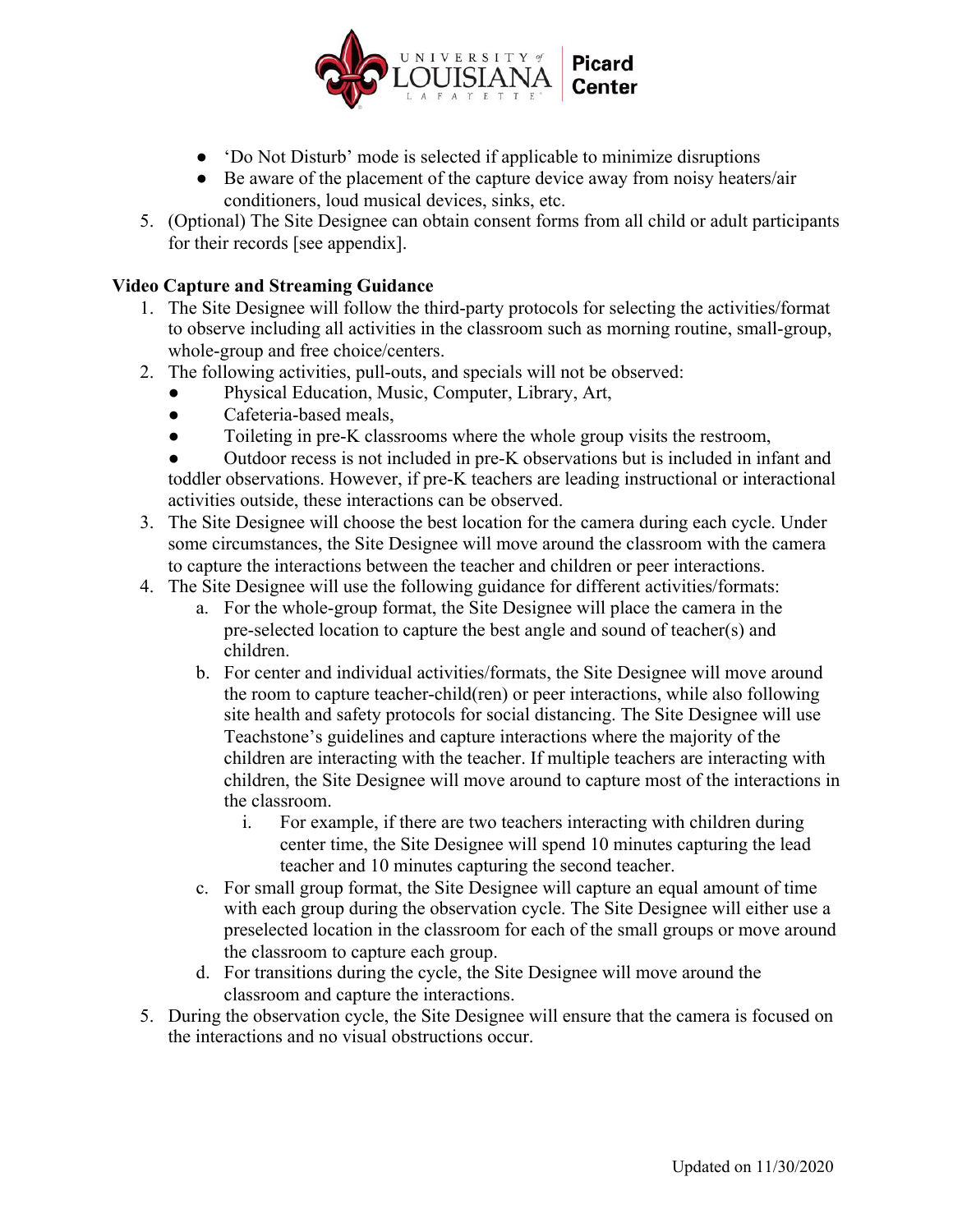

### **Prior to Observation**

- 1. One week before the 1-3 day observation time frame:
	- a. The Picard Center will contact the site notifying the site of the upcoming observation, the age type (preK, toddler, or infant), and classroom name.
	- b. The Picard Center will verify the classroom enrollment counts. If a daily schedule is available, the 4 observation cycles will be mapped out. If a daily schedule is not provided, the Picard Center will defer to the Site Designee for an optimal learning time.
	- c. Picard staff will provide the Zoom link and password to the observer(s) and Site Designee through email.The Site Designee will perform an internal video quality practice check to ensure the identified locations within the classroom meet Teachstone's video quality considerations.
	- d. Picard staff will verify the exact time for Site Designee and observers to join the Zoom call (15-20 minutes before the scheduled optimal learning time);
		- i. Set-up of all technological items including iPad/computer/camera, microphone, and lighting; and
		- ii. Telephone numbers for trouble-shooting and other issues

## **Conducting Virtual Observations**

- 1. The Picard Center and site administrator have agreed upon an optimal learning time to begin the virtual observation.
- 2. Picard staff will act as the Zoom host. The Zoom host will start the Zoom call for the Site Designee and Picard observers ensuring everyone is present.
- 3. Picard observers will join the virtual Zoom call 15-20 minutes before the scheduled start time to ensure they are ready to begin the observation on-time and to ensure all site personnel are present with at least 50% of the enrolled children in attendance.
- 4. The Picard observers will ensure the following:
	- a. The microphone on their computers is muted
	- b. They have a timer/stopwatch to time the observation and scoring cycles
	- c. They are following best practices for coding including wearing headphones during the observation (link below): https://info.teachstone.com/hubfs/blog-attachments/CLASS%20Video%20Guidan

ce.pdf

- 5. The Site Designee will utilize the chat feature on Zoom to notify the observers 2 minutes before the first observation cycle will begin.
- 6. The Site Designee will countdown from 5 through the video function (using hand signals and/or voice) to start the first cycle of observation.
- 7. The Picard observers will observe for 15 minutes (infant observations) and 20 minutes (preK and toddler observations). After the 20 observation cycle has ended, the Site Designee and Picard observers will turn off video and mute their sessions. The Picard observers will score independently for 10 minutes.
- 8. The Site Designee will use the Zoom chat feature to communicate the times for scoring and the start time for the next cycle. For example:
	- a. Scoring Time: 8:30 AM-8:40 AM
	- b. Second Cycle: 8:42 AM